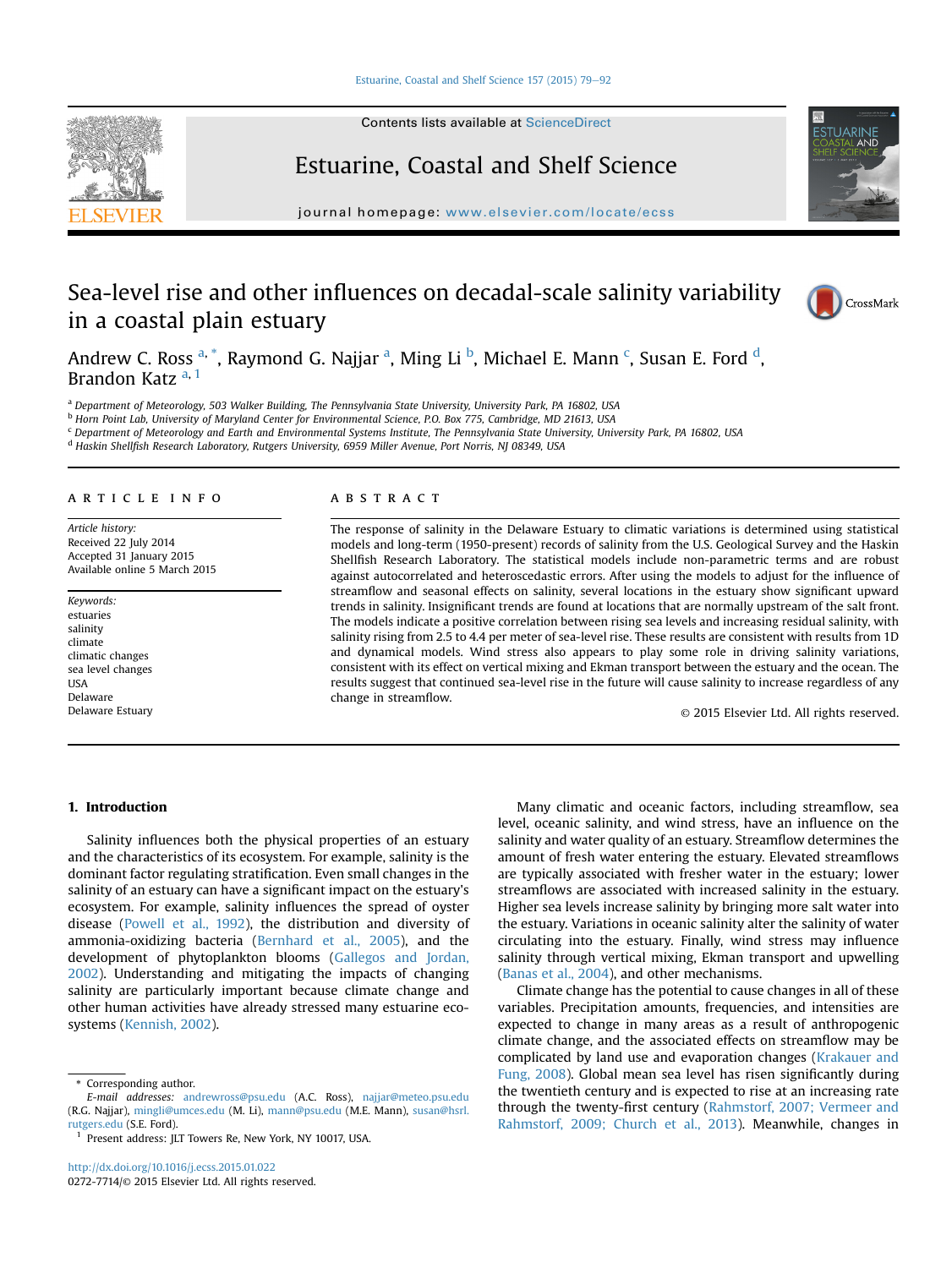land use and large-scale atmospheric circulation have slowed winds over much of the Northern Hemisphere land area [\(Jiang](#page--1-0) [et al., 2009; Vautard et al., 2010](#page--1-0)), although wind speeds have also increased in some areas ([Hartmann et al., 2013\)](#page--1-0).

Regardless of the causes, salinity change could be detrimental to many estuaries. This study focuses on the salinity of the Delaware Estuary on the United States East Coast. Over 8 million people live within the Delaware River basin ([Sanchez et al., 2012\)](#page--1-0), and the estuary contains the largest freshwater port in the United States (Philadelphia) [\(Kauffman et al., 2011](#page--1-0)). The Delaware River and Estuary provide a significant amount of freshwater to New York City and Philadelphia. Salt intrusion into the Philadelphia area water supply can occur during periods of high salinity ([Hull and Titus,](#page--1-0) [1986](#page--1-0)). These factors prompt the Delaware River Basin Commission to carefully regulate the position of the salt front in the estuary. In addition, species in this estuary are typically sensitive to salinity; and interactions between parasites and hosts, as well as predators and prey, are often influenced by salinity. For instance, eastern oysters, a keystone species in the estuary, are host to two parasites that cause important diseases: Perkinsus marinus (dermo disease) and Haplosporidium nelsoni (MSX disease). The distribution of both parasites, as well as that of the oyster, is restricted by low salinity, but oysters can tolerate much lower salinity than either parasite, thereby providing low-salinity refuges from disease in the upper estuary [\(Haskin and Ford, 1982; Bushek et al., 2012; Ford et al.,](#page--1-0) [2012](#page--1-0)).

Because of the importance of the estuary and river for shipping, drinking water, and fishing, a number of studies have examined the physical properties of the estuary. Salinity is higher in the center of the estuary and lower near the shores. The estuary is weakly to partially stratified, and the lateral salinity difference is typically greater than the vertical difference [\(Wong and Münchow, 1995;](#page--1-0) [Wong, 1995\)](#page--1-0). However, significant vertical stratification can occur in the main channel (Aristizábal and Chant, 2013). The estuary experiences two tides per day as a result of a large principal lunar semidiurnal  $(M_2)$  constituent ([Wong, 1995\)](#page--1-0). Salinity variability in the estuary produced by tidal advection is larger than the variability caused by streamflow ([Garvine et al., 1992\)](#page--1-0). Sea level and circulation also vary on the subtidal time scale primarily as a result of wind forcing [\(Wong and Garvine, 1984\)](#page--1-0).

Several numerical modeling studies have examined the response of salinity to sea-level rise ([Hull and Tortoriello, 1979; U.S.](#page--1-0) [Army Corps of Engineers Philadelphia District \(1997](#page--1-0)); [Kim and](#page--1-0) [Johnson, 2007](#page--1-0)). These studies found that salinity should increase in response to sea-level rise in most of the estuary. Numerical models have produced similar results in other estuaries, including the Chesapeake Bay [\(Hilton et al., 2008\)](#page--1-0) and the San Francisco Bay ([Cloern et al., 2011\)](#page--1-0).

Although numerical model simulations can be informative, they are also subject to potentially restrictive assumptions and are no substitute for long-term observations of salinity trends. For example, all modeling studies to date assume that sea-level rise has no influence on bottom topography, even though it is likely that sea-level rise causes increased shoreline erosion, which increases sediment deposition [\(Cronin et al., 2003\)](#page--1-0). Thus, empirical methods are an essential complement to numerical models for determining the effects of climate change and sea-level rise on salinity.

Ordinary linear regression is commonly applied to empirically model salinity. For example, [Garvine et al. \(1992\)](#page--1-0) and [Wong \(1995\)](#page--1-0) used linear regression to model the response of the salt intrusion length to streamflow in the Delaware Estuary. [Marshall et al. \(2011\)](#page--1-0) used multiple linear regression to build predictive models of salinity in the Florida Everglades. However, when applying linear regression, care must be taken to account for issues such as correlation among data (autocorrelation), non-constant variance

(heteroscedasticity), and non-linearity that are commonly found in water quality data (including salinity data).

Autoregressive models have been applied to empirically model salinity by taking advantage of the highly autocorrelated nature of most water quality data. Using autoregressive models, [Gibson and](#page--1-0) [Najjar \(2000\)](#page--1-0) predicted the response of salinity in the Chesapeake Bay to future changes in streamflow, and [Hilton et al. \(2008\)](#page--1-0) tested whether sea-level rise has caused significant changes in Chesapeake Bay salinity. [Saenger et al. \(2006\)](#page--1-0) used autoregressive models to relate river discharge to salinity and to reconstruct Holocene discharge and precipitation in the Chesapeake Bay watershed.

Other studies have applied additive models to empirically model salinity. The additive model and the related generalized additive model expand the traditional linear regression model by modeling the response variable with one or more smooth functions with forms that are nonparametric (i.e., are not defined *a priori*). Several authors have recently applied these models in studies of salinity and other water quality metrics. [Jolly et al. \(2001\)](#page--1-0) and [Morton and Henderson \(2008\)](#page--1-0) used additive and generalized additive models to determine changes in river salinity. [Autin and](#page--1-0) [Edwards \(2010\)](#page--1-0) applied additive models to extract tidal variations from salinity, dissolved oxygen, and temperature data and found that the additive methods performed better than multiple regression.

Neither additive nor autoregressive models offer a complete solution to the problems of autocorrelation, non-linear relationships, and heteroscedasticity commonly found in water quality data. Additive models are not typically robust against correlated or heteroscedastic errors, and autoregressive models do not handle heteroscedasticity or non-linear relationships between variables.

Additive mixed models (AMMs) offer a solution to the complications commonly encountered when modeling water quality time series. AMMs combine the nonparametric smooth functions of additive models with the ability to handle correlated errors and observations. AMMs are popular in many environmental fields that deal with autocorrelated and non-linear data, such as air pollution ([Coull et al., 2001](#page--1-0)) and paleoclimatology [\(Simpson and Anderson,](#page--1-0) [2009](#page--1-0)). In this work, AMMs are applied to perform a data-driven analysis of the effects of climatic variations on salinity in the Delaware Estuary.

#### 2. Methods

#### 2.1. Study area and data

The Delaware Estuary is located in the Eastern United States to the east of the Chesapeake Bay ([Fig. 1](#page--1-0)a). The Delaware River is the primary source of river discharge to the estuary. The head of tide extends to Trenton. Salt intrusion normally extends through the lower half of the estuary ([Garvine et al., 1992](#page--1-0)).

Salinity in the Delaware Estuary has been measured through many different monitoring programs, including surveys, automated sensors, and boat sensors. However, records with long-term data coverage are rare. The goal of this analysis was to determine which variables have an influence on salinity over long time periods. In addition, the statistical models that were applied perform better with larger amounts of data. As a result, of the many salinity datasets that are available, the automated sensor data from the United States Geological Survey (USGS) and bottom salinity measurements from the Haskin Shellfish Research Laboratory (HSRL) were selected for statistical modeling. Both datasets are suitable for studying long-term trends, as they include a large number of measurements and together cover the period from the 1950s to the present.